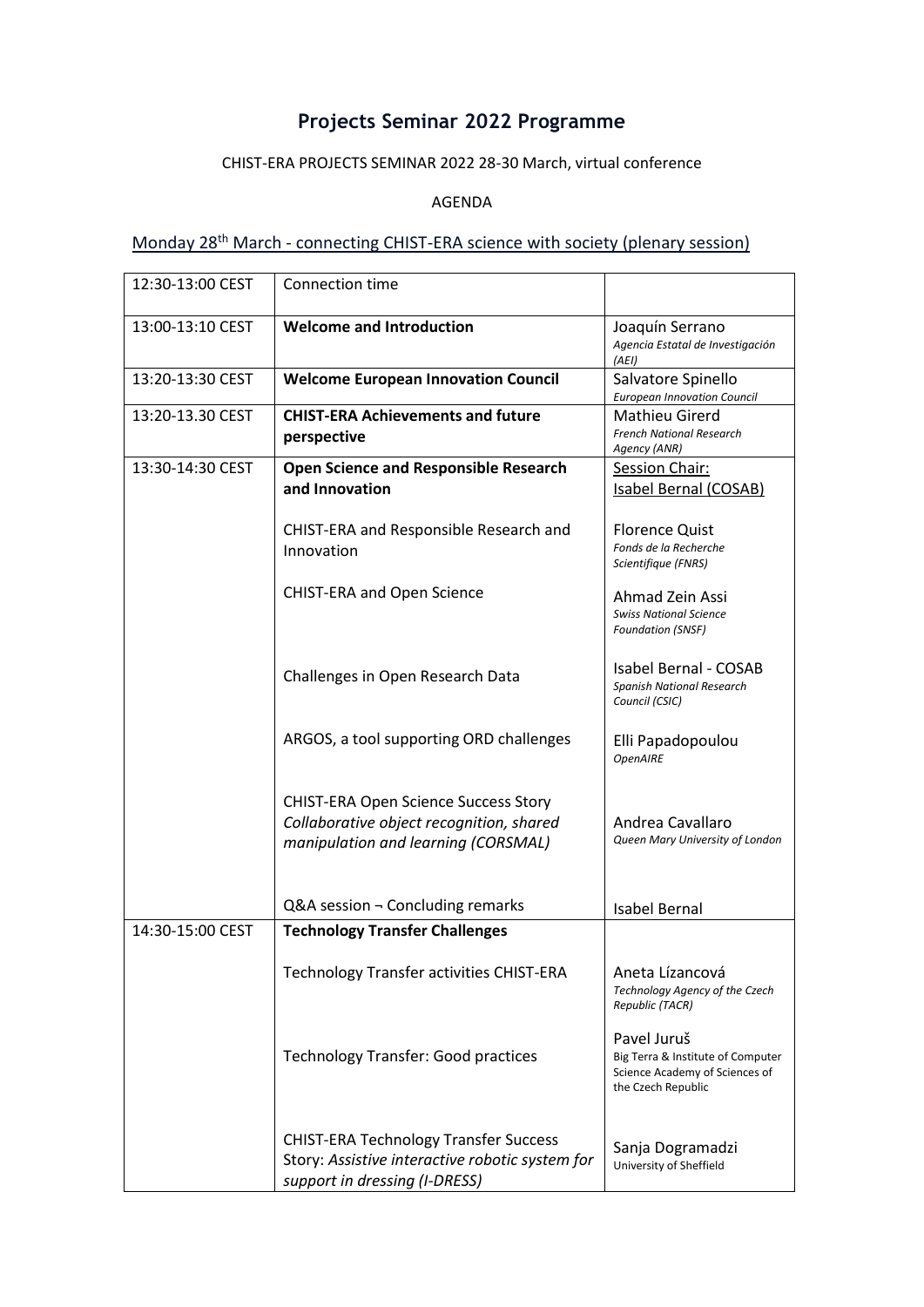| 15:00-15:30 CEST | <b>Break</b>                                                                                                             |                                                                                  |
|------------------|--------------------------------------------------------------------------------------------------------------------------|----------------------------------------------------------------------------------|
| 15:30-16:00 CEST | Valorization and exploitation of CHIST-ERA<br>results                                                                    |                                                                                  |
|                  | Dynamically Evolving Long-Term Autonomy<br>(DELTA)                                                                       | Anders Jonsson<br>Universitat Pompeu Fabra                                       |
|                  | Interactive Grounded Language<br>Understanding (IGLU)                                                                    | Jean Rouat<br>Université de Sherbrooke                                           |
| 16:00-16:45 CEST | <b>CHIST-ERA success factors</b>                                                                                         | Chair: Mathieu Girerd                                                            |
|                  |                                                                                                                          |                                                                                  |
|                  | Round table discussion with speakers of<br>seminar to identify success factors for CHIST-<br>ERA project implementation. | Andrea Cavallaro<br>Sanja Dogramadzi<br>Anders Jonsson<br>Jean Rouat<br>Everyone |

### Tuesday 29th March - Parallel Breakout Sessions

| 12:30-13:00 CEST | Connection time                    |                                                                                                                                     |
|------------------|------------------------------------|-------------------------------------------------------------------------------------------------------------------------------------|
| 13:00-13:30 CEST | <b>CHIST-ERA Follow-up Process</b> | Anna Ardizzoni<br>French National Research Agency (ANR)<br>Giorgio Carpino,<br>Italian Ministry of University<br>and Research (MUR) |
| 13:30-13:40 CEST | Introduction to parallel sessions  | Watse Castelein<br>Agencia Estatal de Investigación (AEI)                                                                           |
| 13:40-15:00 CEST | Parallel Session I per topic       | Everyone                                                                                                                            |
| 15:00-15:30 CEST | <b>Break</b>                       |                                                                                                                                     |
| 15:30-18:00 CEST | Parallel Session II per topic      | Everyone                                                                                                                            |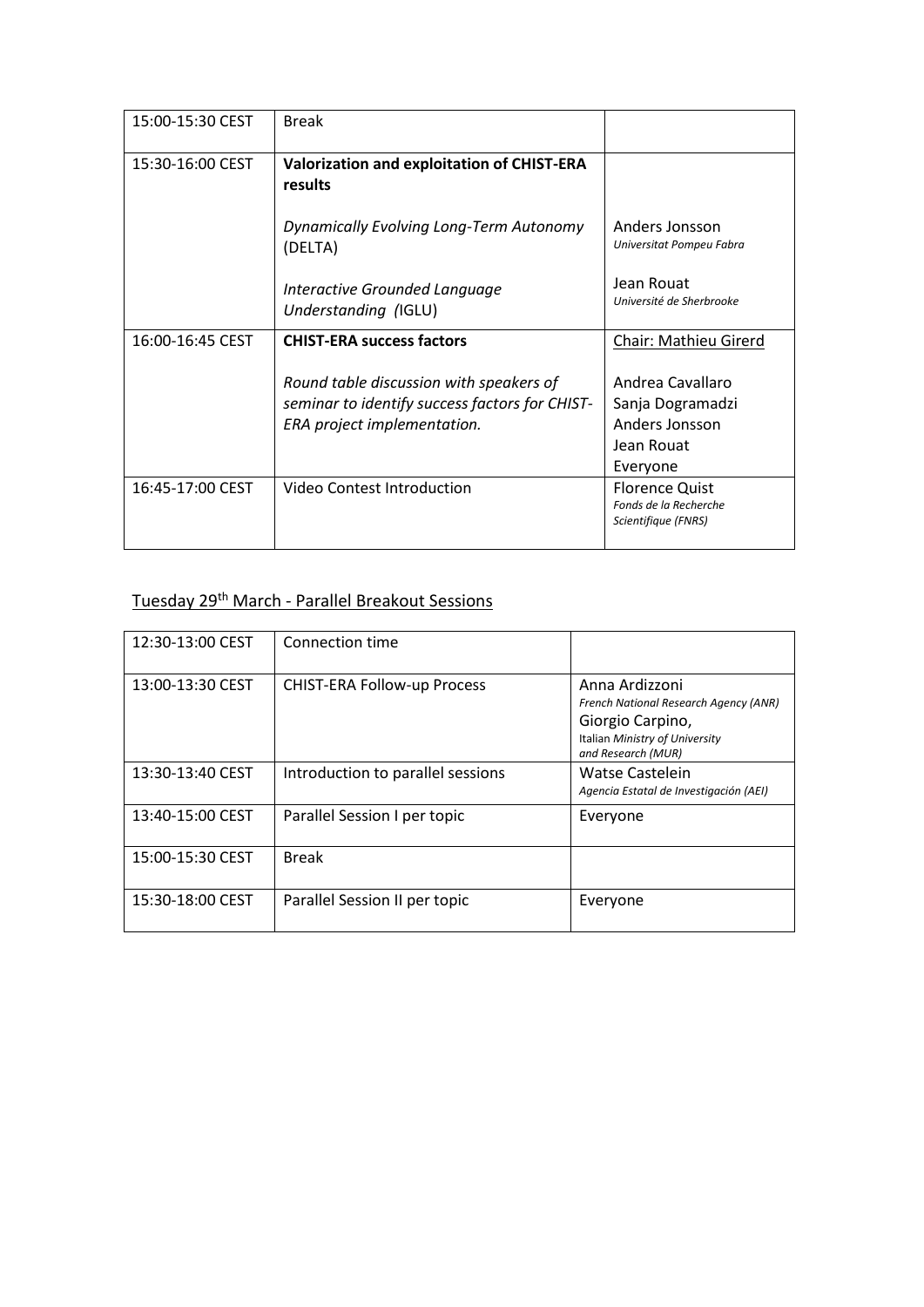## Wednesday 30<sup>th</sup> March - Topic Presentations (plenary session)

| 12:30-13:00 CEST | Connection time                                                                                                             |                                                           |
|------------------|-----------------------------------------------------------------------------------------------------------------------------|-----------------------------------------------------------|
| 13:00-13:10 CEST | Welcome and Introduction                                                                                                    | Watse Castelein<br>Agencia Estatal de Investigación (AEI) |
| 13:10-16:40 CEST | <b>Topic Presentations</b>                                                                                                  |                                                           |
| 13:10-13:30 CEST | Call 2017 topic:<br>Object recognition and manipulation by<br>robots: Data sharing and experiment<br>reproducibility (ORMR) | Projects of ORMR                                          |
| 13:30-13:50 CEST | Call 2017 topic:<br>Big data and process modelling for<br>smart industry (BDSI)                                             | Projects of BDSI                                          |
| 13:50-14:10 CEST | Call 2018 topic:<br>Analog Computing for Artificial<br>Intelligence (ACAI)                                                  | Projects of ACAI                                          |
| 14:10-14:30 CEST | Call 2018 topic:<br>Smart Distribution of Computing in<br><b>Dynamic Networks (SDCDN)</b>                                   | Projects of SDCDN                                         |
| 14:30-15:00 CEST | <b>Funding opportunities</b>                                                                                                |                                                           |
|                  | EIC Calls/ EIC Transition instrument                                                                                        | Marco Giorgini<br><b>European Innovation Council</b>      |
|                  | Q&A funding opportunities                                                                                                   |                                                           |
| 15:00-15:20 CEST | <b>Break</b>                                                                                                                |                                                           |
| 15:20-15:40 CEST | Call 2019 topic:<br>Explainable Machine Learning-based<br>Artificial Intelligence (XAI)                                     | Projects of XAI                                           |
| 15:40-16:00 CEST | Call 2019 topic:<br>Novel Computational Approaches for<br><b>Environmental Sustainability (CES)</b>                         | Projects of CES                                           |
| 16:00-16:20 CEST | Call 2020 Topic:<br>Advanced Brain-Computer Interfaces<br>for Novel Interactions (BCI)                                      | Project of BCI                                            |
| 16:20-16:40 CEST | Call 2020 Topic:<br>Towards Sustainable ICT (S-ICT)                                                                         | Projects of S-ICT                                         |
| 16:40-17:00 CEST | Video contest winner announcement &<br>Final word                                                                           | <b>FNRS &amp; AEI</b>                                     |

Registration:

→ [Register here](https://www.chistera.eu/projects-seminar-2022-registration) ←

Organiser's Contact Information:

Watse Castelein Agencia Estatal de Investigación (AEI) Email: [era-ict@aei.gob.es](mailto:era-ict@aei.gob.es)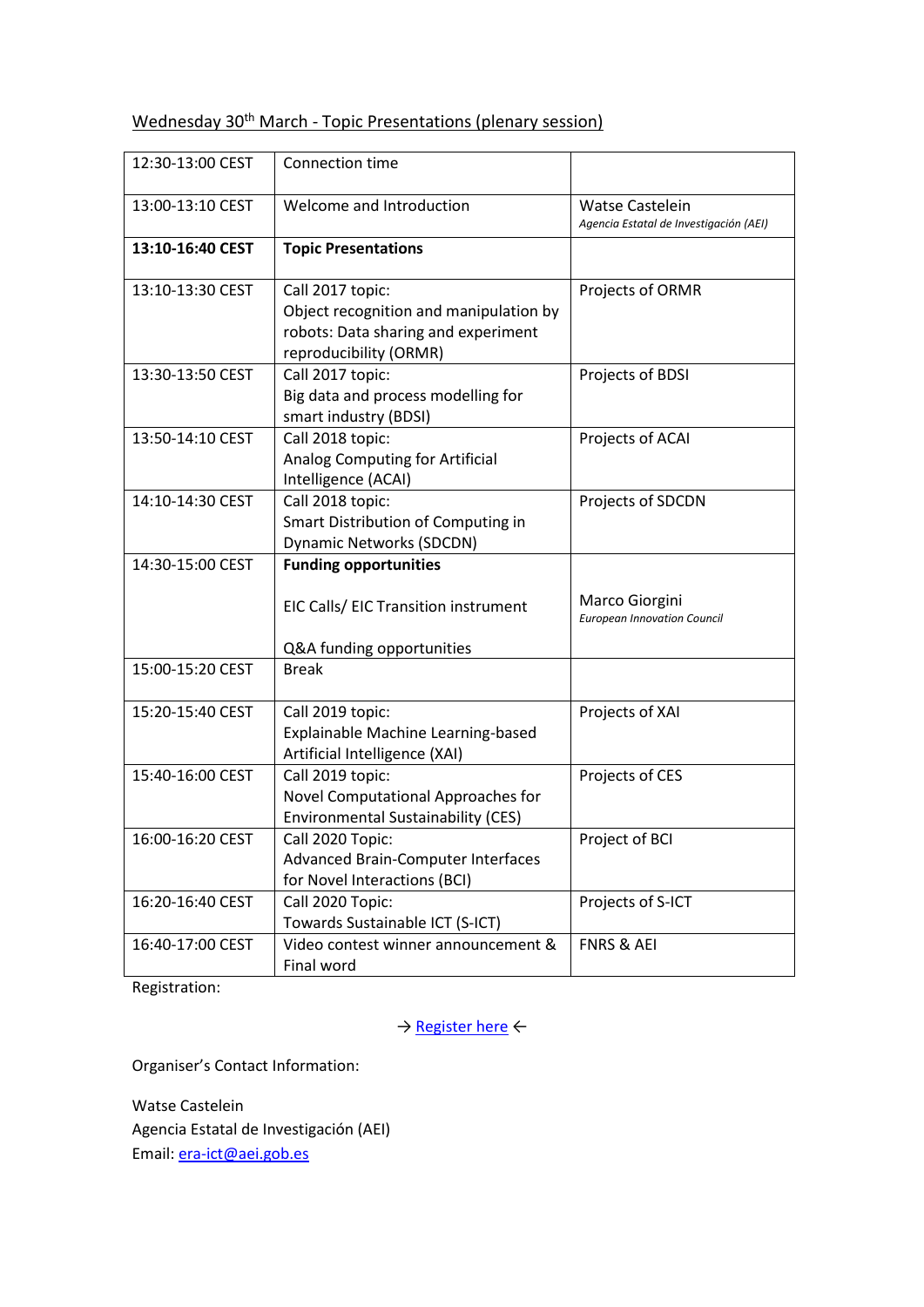#### **FORMAT OF THE PROJECTS SEMINAR**

This year the conference will take place virtually via Zoom. Registered participants will receive a link to connect a few days before the seminar. The core programme of the Projects Seminar is divided in 3 afternoons; see the agenda on the previous page. Please note that the plenary sessions will be recorded and the video will be made publicly available after the recording.

Day 1 (Monday, March 28<sup>th</sup>): Plenary sessions with CHIST-ERA success stories & sessions on connecting CHIST-ERA science with society.

Day 2 (Tuesday, March 29<sup>th</sup>): Per topic parallel sessions with project presentations, discussions and preparation of the plenary presentation.

Day 3 (Wednesday, March 30<sup>th</sup>): Cross topics plenary session with one joint presentation per topic.

#### **Topic Parallel Sessions (day 2)**

The parallel sessions are organized by topics or groups of topics to foster exchange of ideas and collaborations among CHIST-ERA projects in the same topic. The final goal is to compile a joint presentation for the cross topics plenary session (day 3).

- Parallel Session I: Presentation of each project in the group; see detailed instructions for presentations on the next page.
- Parallel Session II: Following Session I, delegates discuss past and future challenges, future needs, possible synergies, roadmaps, etc., in their topic. They prepare a joint plenary presentation summarizing the outcomes of Parallel Sessions I & II.

Delegates will be guided through the parallel sessions by representatives of the funding organizations and scientific experts.

#### **Cross Topics Plenary Session (day 3)**

There will be one joint presentation per topic, prepared during Parallel Session II, about the big picture of the major achievements and upcoming challenges in each topic; see the detailed instructions for presentations on the next page.

#### **Short-Video Contest**

In order to better promote the activities undertaken by its funded projects and in line with Responsible Research and Innovation actions, a short-video contest is organized. The goal of the submitted short-videos is to provide a general presentation aimed at the greater public of the research project and its main (planned) achievements. A vote for best video will be organized during the Projects Seminar. All videos will be displayed: During the Projects Seminar, on the CHIST-ERA website and other communication means. The contest laureate will benefit from a special feature on the CHIST-ERA website and through all other communication channels.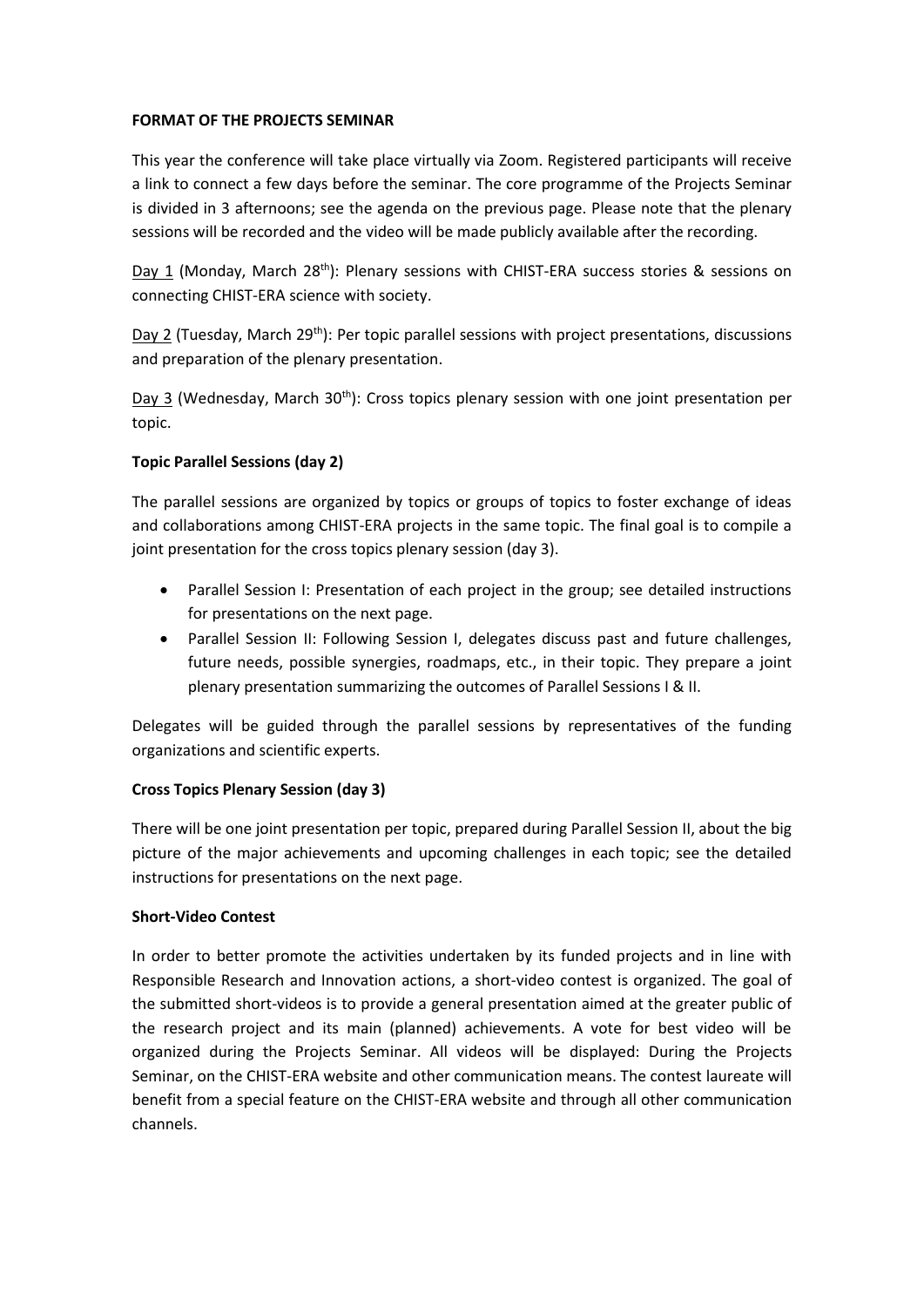Short-video contest rules:

- Maximum duration: 3 minutes;
- Scope: Explanation of the project aimed at the greater public;
- Voting: An online voting system will be set-up;
- Deadline for submission: March 23, 2022.

Participants are invited to submit their videos via [this website.](https://survey.alchemer.eu/s3/90420529/CHIST-ERA-PS-2022-Short-video-contest) If helpful, the video can be hosted on the YouTube channel of CHIST-ERA.

#### **INSTRUCTIONS FOR PARTICIPANTS**

#### **Instructions for presentations in the Parallel Session I (day 2)**

Before the seminar, every project should prepare a presentation for the breakout topic parallel sessions. The contents of the presentations of each project (about 7-15 min), to be prepared in advance, include:

- Scientific background;
- Key challenges and potential impact of the project;
- Presentation of each partner of the consortium with their specificity and added value;
- Main scientific results, dissemination, and other output;
- Sustainability/Technology Transfer/Exploitation.

Minutes max. per project presentation (including Q&A):

| <b>Call 2017: ORMR</b> | 12 mins/project |
|------------------------|-----------------|
| <b>Call 2017: BDSI</b> | 12 mins/project |
| Call 2018: SDCDN       | 17 mins/project |
| Call 2018: ACAI        | 17 mins/project |
| Call 2019: XAI         | 7 mins/project  |
| Call 2019: CES         | 14 mins/project |
| Call 2020: BCI         | 17 mins/project |
| Call 2020: S-ICT       | 14 mins/project |

#### **Instructions for presentations in the Cross Topics Plenary Session (day 3)**

There will be one joint presentation for each topic (up to 20 min, including Q&A), to be prepared during Parallel Session II.

The contents shall cover:

- a short introduction into the topic or the projects
- the big picture of the major achievements and outputs
- upcoming challenges and needs
- a possible roadmap